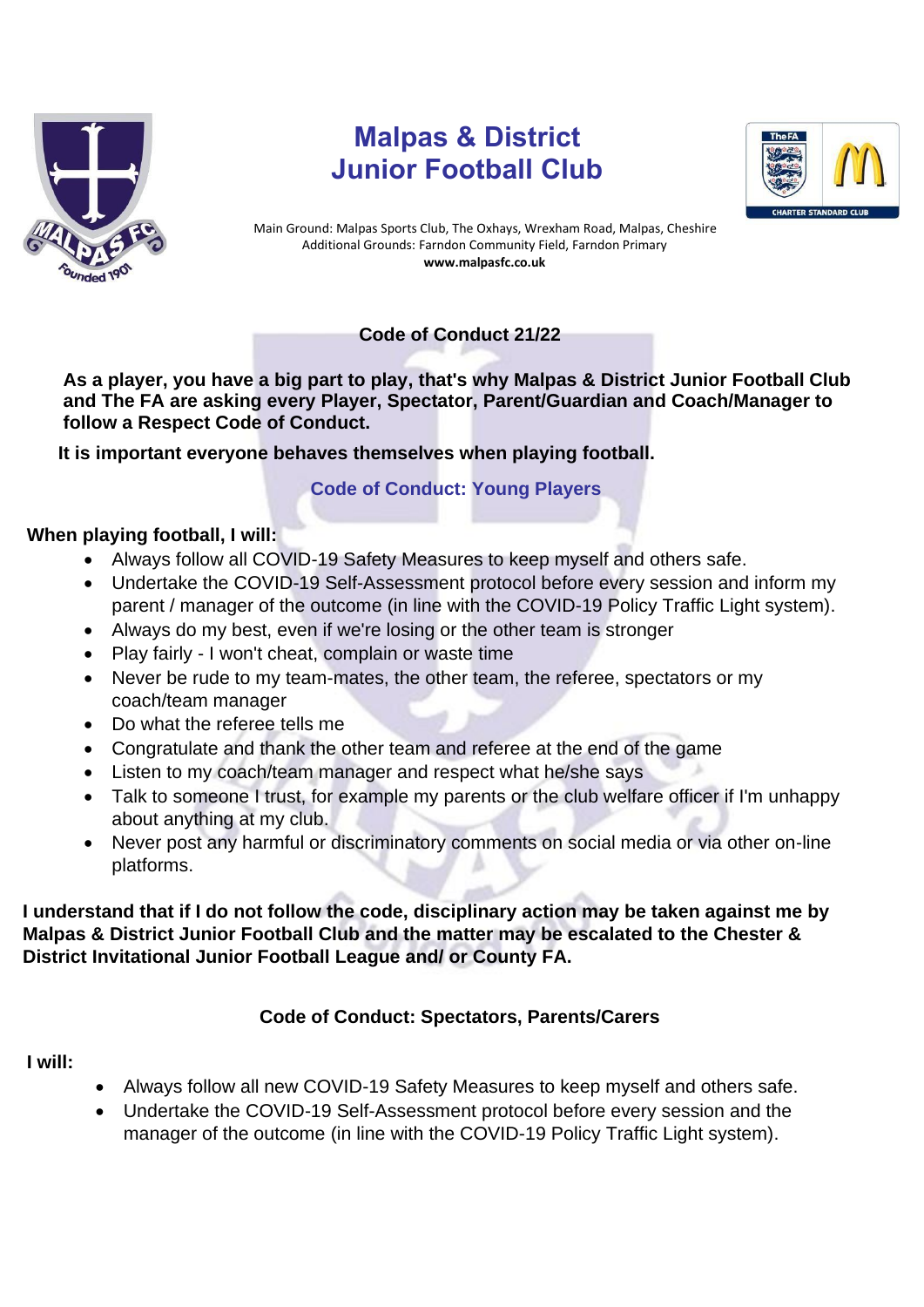- Remain outside the field of play and behind the Designated Spectator Area (where provided)
- Refrain from standing behind or close to the goal
- Never engage in, or tolerate, offensive, insulting or abusive language or behaviour
- Always respect the match officials' decisions
- Applaud effort and good play as well as success
- Refrain from making inappropriate comments that bring players, coaches or other teams into disrepute via email, social media or other on-line platform.
- Avoid posting photos of other players and / or reporting match results on social media.

### **In addition, when attending youth games I will:**

- Remember that children play for FUN
- Let the coaches do their job and not confuse the players by telling them what to do
- Encourage the players to respect the opposition and match officials
- Never criticise a player for making a mistake mistakes are part of learning

## **I understand that if I do not follow the code, disciplinary action may be taken against me by Malpas & District Junior Football Club and the matter may be escalated to the Chester & District Invitational Junior Football League and/ or County FA.**

## **Code of Conduct: Managers/Coaches**

- Always follow all new COVID-19 Safety Measures to keep myself and others safe.
- Undertake the COVID-19 Self-Assessment protocol before every session (in line with the COVID-19 Policy Traffic Light system).
- Must respect the rights' dignity and worth of each and every person and treat each equally within the context of the sport
- Must place the well being and safety of each player above all other considerations, including the development of performance
- Must adhere to all guidelines laid down within the Constitution and the Rules of The Football Association
- Must develop an appropriate working relationship with each player based on mutual trust and respect
- Must not exert undue influence to obtain personal benefit or reward
- Must encourage and guide players to accept responsibility for their own behavior and performance
- Must ensure that the activities they direct or advocate is appropriate for the age, maturity, experience and ability of players
- Should, at the outset, clarify with the player (and, where appropriate, their parents) exactly what is expected of them and also what they are entitled to expect from their coach
- Must co-operate fully with other specialists (e.g. other coaches, officials, sports scientists, doctors, physiotherapists) in the best interests of the player
- Must always promote the appropriate Code of Conduct and positive aspects of the sport (e.g. fair play) to players, parents and spectators alike. Never condone violations of the Laws of the Game, behaviour contrary to the spirit of the Laws of the Game or relevant rule and regulations or the use of the prohibited substances or techniques